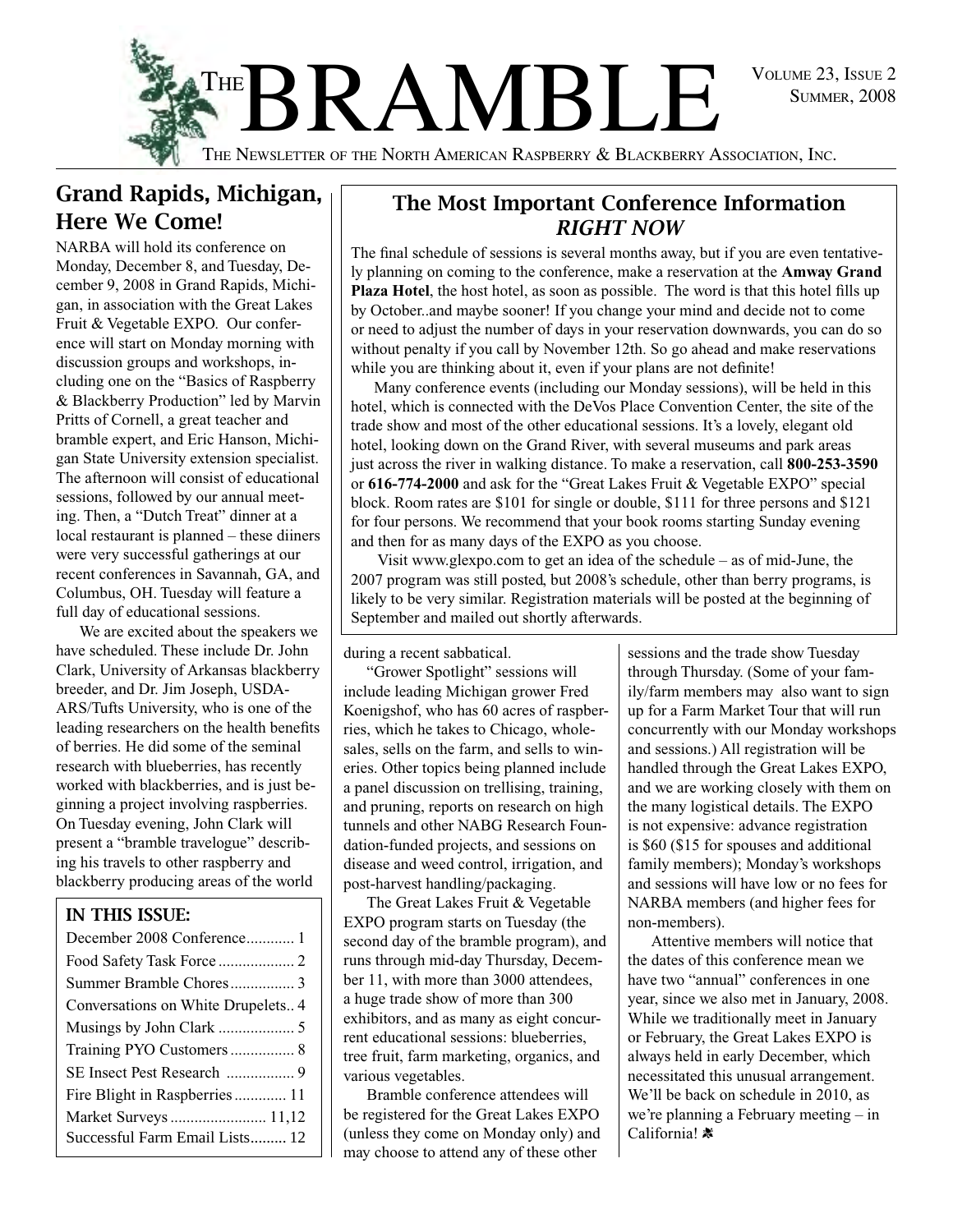### NARBA Initiates Food Safety Task Force

Meeting via conference call on June 5, the NARBA Executive Council authorized the creation of a Food Safety Task Force to develop a food safety program specifically for raspberry and blackberry growers, especially smaller growers who sell pick-your-own and direct to the public. This Task Force will be chaired by NARBA past-president Ervin Lineberger, and will include growers from across the country as well as other expertise.

As most members are aware, food safety is a concern across the produce industry, especially in the wake of incidents involving lettuce last year and, just recently, fresh market tomatoes. There has been discussion of regulatory programs by USDA and many commodities have worked to develop plans for their products. Larger fresh-market bramble growers who sell wholesale to major distributors are already being required to have third-party audits. Often these do not take into account the particular production system or risk factors for brambles – a food safety plan created for lettuce production, for example, is not really appropriate for blackberries, a perennial crop with its fruit developing well above the ground, and the particularities defined by this Task Force should help such thirdparty programs better evaluate bramble growers' operations.

Smaller growers generally do not participate in third-party audits, yet incidents on smaller farms are equally hazardous

**The BRAMBLE** is a quarterly publication of the North American Raspberry & Blackberry Association (NARBA), formerly the North American Bramble Growers Association (NABGA), and is a benefit of membership in the association. For sample copy, reprint permision, membership information, and advertising rates, contact NARBA

1138 Rock Rest Road Pittsboro, NC 27312 Phone: 919-542-4037 Fax: 866-511-6660 (toll-free) E-mail: info@raspberryblackberry.com Web:www.raspberryblackberry.com

*The Bramble © NARBA 2008*

# *Briefly Speaking...*

**You call this spring?** It has been the coldest spring in at least 30 years in Northwestern Washington, and it's been wet. Everything is behind schedule, except for the molds and other diseases. Our raspberries are doing OK and for once, the price for processed raspberries looks good. The weather caused a truly weird and unforeseen labor situation in Oregon, where they have plenty of people to harvest strawberries, but not enough ripe fruit to pick. Across the rest of the country, a number of growers are struggling with a late season and even worse, flooding.

 **Food safety task force.** Check out the article on the Food Safety Task Force (to left on this page) and please consider becoming involved. We hope to develop tiered food safety plans, with special attention to what's appropriate for smaller growers. Food safety is a responsibility we all share as growers, large or small. Being a small-scale grower, or selling locally won't make anyone immune from food safety issues. If or when there is a problem, we will all probably be painted with the same brush. Just ask a tomato grower!

Hoping that you have survived the shock of your fertilizer bills, and that your parking lot is full of happy families buying berries,

 *—Tom Walters, NARBA President*

to anyone involved and could be devastating to the entire industry if they draw media attention. And direct marketing and PYO have some different needs and risk factors from wholesale operations.

Because it's often difficult for growers to even know how to get started on an on-farm program, especially when faced with long lists of recommendations (many of which don't seem to apply to brambles or to address the greatest risks for bramble fruit or direct market), NARBA's Food Safety Task Force has been requested by the Executive Council to develop a tiered program, ranging from "entry-level, must-do" recommendations to more extensive food safety risk management and monitoring, depending on the size and complexity of the operation and its type of marketing. Worksheets and record keeping forms for self-audit will be developed..

This group will begin its work in the next few months, meet in Grand Rapids just before our conference, and then present its draft recommendations for comment and discussion in a session on Monday afternoon, December 8. $*$ 

*Please contact the NARBA office if you are interested in serving on this task force or have suggestions or recommendations.*

### New Production Guide Is Here & Ready to Use

The new *Raspberry and Blackberry Production Guide for the Northeast, Midwest, and Eastern Canada* from Cornell has now been released, and a very useful publication it is – 157 pages chockful of useful information, with 134 color photos, 36 line drawings, 30 tables, and more than 70 cultivar descriptions. The photos will be especially helpful in diagnosing diseases and other problems. NARBA is offering a special reduced rates for members of \$35/copy (U.S. shipping included; price for Canada or other countries slightly higher based on additional mailing costs). This is \$8 less than if you order from NRAES. We've sent copies to all who pre-ordered and have some in stock; to order, simply send a check

or credit card info and your mailing address to the NARBA office (or use the form in the last newsletter).

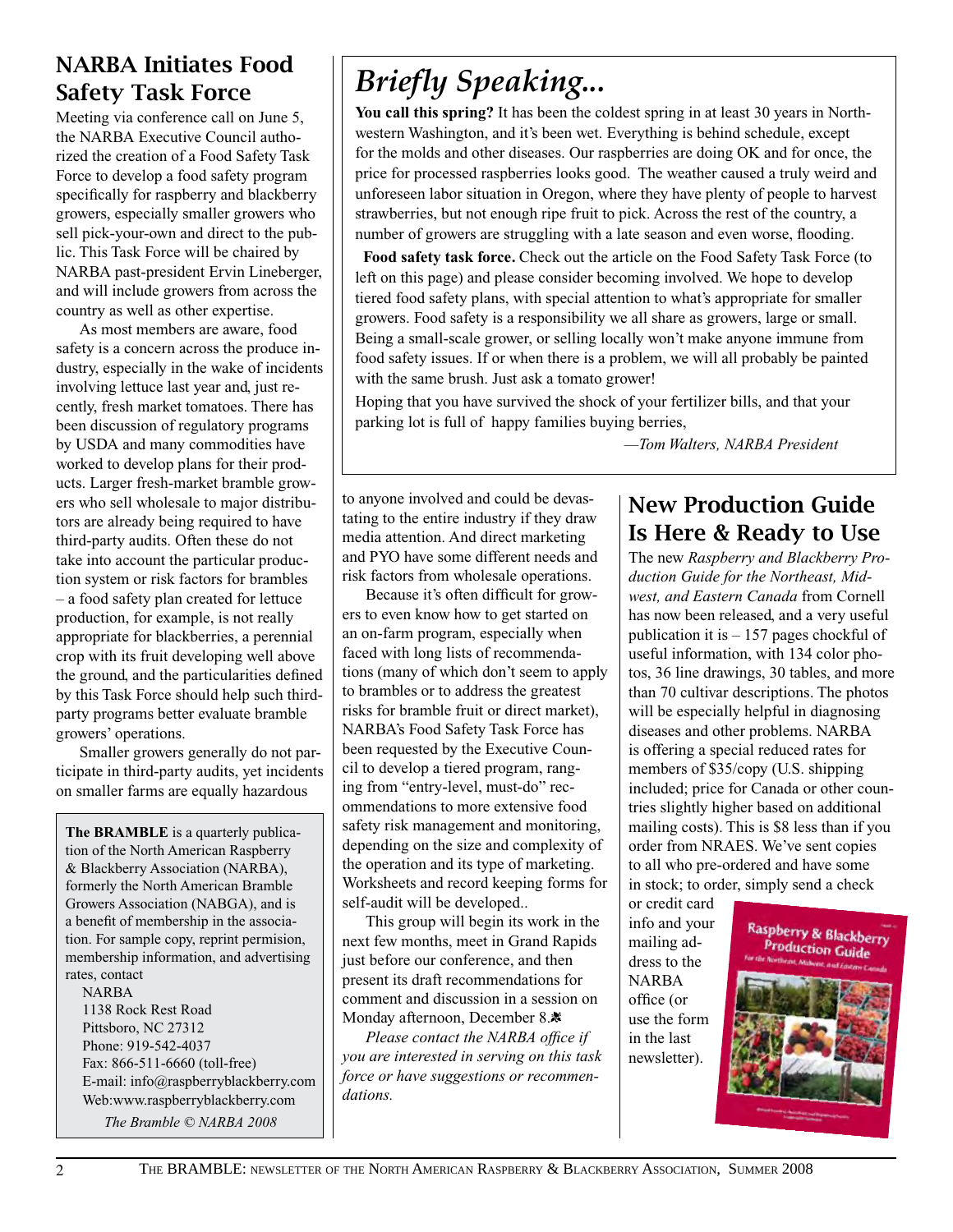# Summer Bramble Chores

*This list was developed by Dr. Gina Fernandez, Small Fruit Specialist at NC State University, and reviewed and revised with the assistance of Dr. Marvin Pritts at Cornell. Chores and timing may be somewhat different in your area or for your cropping system.* 

#### *Plant growth and development*

- $\Box$  Fruit development.
- $\Box$  Rapid primocane growth.
- $\Box$  Floricanes senesce.

#### *Pruning and Trellising*

*Floricane-fruiting raspberries:*

- $\Box$  May need to adjust primocane numbers if canes are too thick (i.e. remove less vigorous primocanes at their base)
- $\Box$  Train primocanes to the trellis.
- $\Box$  Pinch black raspberry primocanes at 2 to 3 ft. to promote lateral growth.

#### *Primocane-fruiting raspberries:*

 $\Box$  Train primocanes within a trellis to hold canes erect.

*Erect blackberry types:*

- $\Box$  In warm climates with a long growing season, hedge (tip) the new primocanes when they are about 6-12" below the top wire of the trellis to encourage lateral branching. Continue hedging at monthly intervals to maintain desired branching and height of canopy (laterals should reach top wire).
- $\Box$  In colder climates, tip primocanes once when they are about 2–3 ft. tall to encourage lateral branching.
- $\Box$  Prune out spent floricanes after they have produced fruit, do not thin out primocanes until mid-to late winter.
- $\Box$  Train primocanes to trellis to minimize

### Bramble Research & Extension Experts On-line

NARBA's bramble "Experts" list on its website has just been updated and expanded. This resource lists university and USDA personnel working in raspberries and blackberries and is searchable by state, by area of responsibility (e.g. research, extension, teaching) and by area of expertise (e.g. breeding, horticulture, entomology, etc.) . Check it out!

If you know of anyone else who should be included, please let us know.

interference with harvest. Shift trellises or V trellises make this relatively easy.

#### *Trailing blackberry types:*

- $\Box$  Train new primocanes to middle of trellis, or on the ground in a weed free area or temporarily to trellis outside of fruiting area (depends on trellis type).
- $\Box$  Cut back side shoots to 18" (after dormancy in cold climates).
- $\Box$  Remove spent floricanes after harvest.

#### *Weed management*

- $\Box$  Mow along side of row to maintain the width of the bed to 3 to 4 ft.
- $\Box$  Weed growth can be very vigorous at the same time as the bramble crop peaks.
- $\Box$  Weed control is best done earlier in the season before harvest commences.
- $\Box$  Mow middles regularly to allow pickers to move through rows easily.

#### *Insect and disease scouting (these will vary by region)*

- $\Box$  Scout for insects
	- $\Box$  Raspberry crown borer (canes girdled and wilt)
	- $\Box$  Psyllid
	- $\Box$  Two spotted spider mite
	- $\Box$  June beetle
	- $\Box$  Japanese beetles
	- $\Box$  stink bugs
- $\Box$  fire ants
- $\Box$  Scout for diseases
	- $\Box$  Botrytis
	- $\Box$  Rusts
	- $\Box$  Orange Felt (orange cane blotch) (blackberry)
	- $\Box$  Sooty blotch (blackberry)
	- $\Box$  Orange rust
	- $\Box$  Powdery mildew
	- $\Box$  Double blossom (blackberry)
	- $\Box$  Cane blight (blackberry)

#### $\Box$  Powdery mildew

#### *Water management*

- $\Box$  Bramble plants need about 1-2 inches of water/week; this amount is especially critical during harvest.
- $\Box$  For blackberries (not raspberries) in warmer climates only, consider installing an overhead system for evaporative cooling to reduce sunscald. Turn on once or twice a day from 10 am to 3 pm for short periods of time (approx. 15 minutes).
- $\Box$  Give plants a deep irrigation after harvest.

#### *Nutrient management*

 $\Box$  Take leaf samples after harvest and send to a clinic for nutrient analysis. Do not fertilize with nitrogen at this time of the year.

#### *Harvest and marketing*

The busiest time of the year for a blackberry or raspberry grower is the harvest season. Each plant needs to be harvested every 2-3 days. For larger plantings, that means fruit is picked from some part of the field every day of the week.

- $\Box$  Pick blackberries when shiny black for shipping. Those that are dull black are fully ripe and suitable for PYO only.
- $\Box$  Pick directly into clamshells with absorbent pads, or for PYO use clean cardboard flats, take-home baskets, or sanitized re-usable containers.
- $\Box$  Keep harvested fruit in shade and move into coolers as soon as possible to lengthen the shelf life of the fruit.
- $\Box$  Use forced-air precoolers for best removal of field heat.
- $\Box$  Store at 32 to 34°F and 95% relative humidity.
- $\Box$  Freeze excess fruit for jam, juice, or wine.

### Customer Resources from NARBA

The Members-Only section of our website offers recipe cards and health benefit cards for blackberries, raspberries, and black raspberries that you can download and photocopy to make handouts for your customers. If you want new recipe cards created and added to the collection (or 4-up cards of single recipes), or if you don't have internet access and would prefer hard copies, simply request these from the NARBA office.

*—Debby Wechsler, NARBA Executive Secretar*y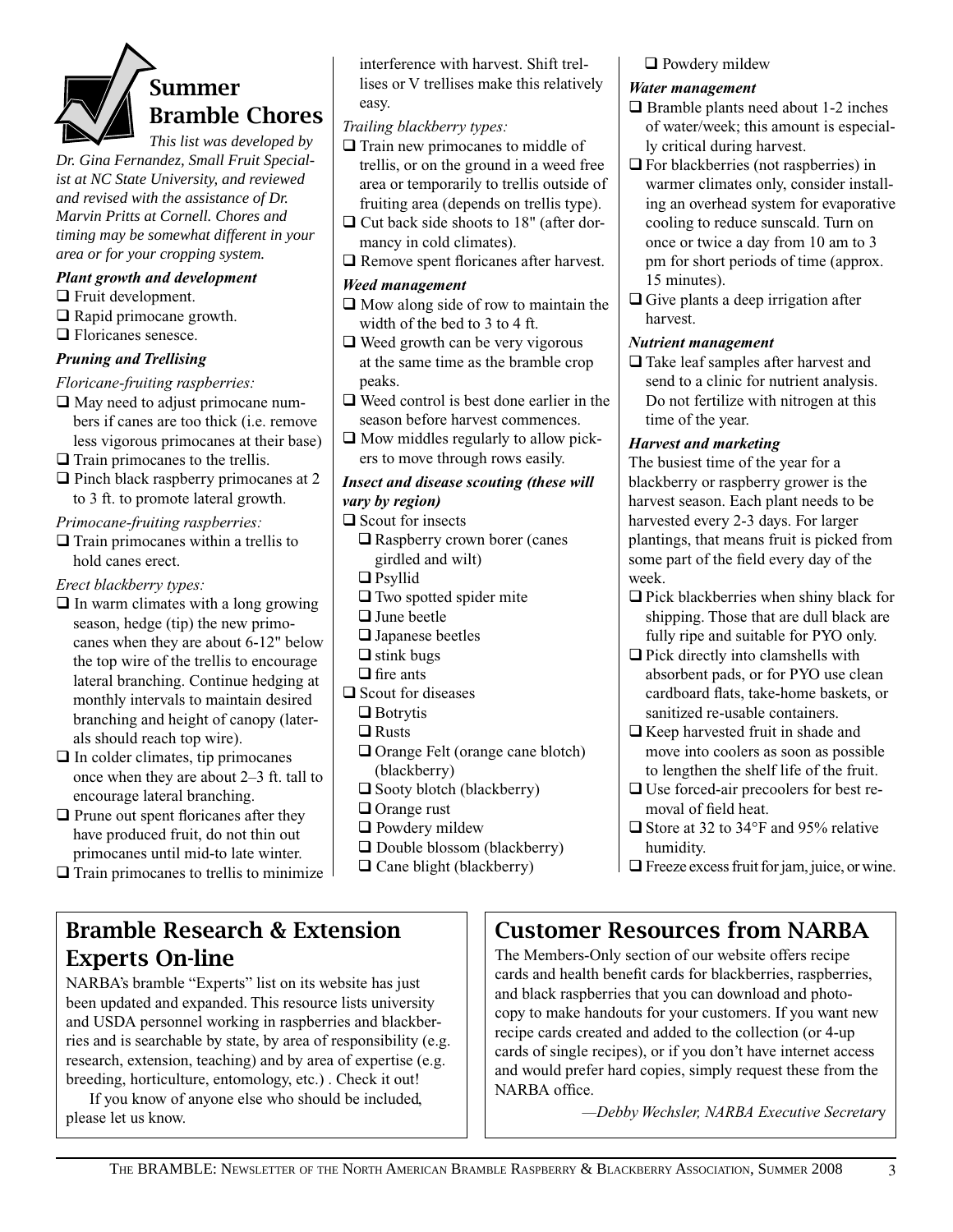## Q & A

### Conversations About White Drupelet

*Below is an edited version of a recent conversation on NARBA's E-Forum. Please also see the article on the facing page by blackberry breeder John Clark, whom we invited to comment about the white drupelet issue.* 

Q**From Ken Barber, Alabama grow-er:** Does anyone known what causes white drupelets to randomly appear on erect blackberries and more importantly, what the recommended solution is to minimize them? From our experience, they have yet to appear on our trailing plants. However, our Apache erect thornless seem to produce from one to over 10 per berry on over 40% of the first ripening set of berries. Too early to tell yet on the berries yet to ripen.

One gentleman from north Alabama told me yesterday they only seem to appear on his during the first flush of his Apache berries and then mostly disappear or at least become fewer in number. Hopefully, that's the case. Interestingly enough, though, they don't seem to appear on our new ripenings of Arapaho, Navaho, Ouachita, Roseborough, or Choctaw varieties. If they do, only one or two drupelets may appear on a few berries per plant.

A **From Stanley Scarborough, SunnyRidge Farm:** White druplets are an inherited characteristic and have no solution although they can be better or worse at different times of the year. Apache is the only released variety with this as an excessive problem. We have had all of our growers with SunnyRidge remove them from their fields since the white druplets were undesirable by our customers. I wish the response were better.

A**From Chrislyn Particka, Sakuma Brothers:** I agree with Stanley that it's unfortunately a genetic condition and there's not a thing that can be done to fix it. Apache is definitely greatly more affected than any other cultivar. It doesn't seem to affect flavor, in my opinion, so if you're making jam or anything like that,

you can always sort those out and use them for that.

A **From Charlie O'Dell, Virginia grower:** The white drupelets on Apache seem to be common to that variety. I tell our U-Pickers they taste fine, please ignore them, and most go ahead and pick them. I tried minor element sprays, more potassium, nothing seems to help. Hope someone has an answer.

A **From Anthony Boutard, Oregon grower:** White cells are typically caused by ultraviolet (UV) light. We have encountered the problem in most caneberries. The damage occurs when there is an abrupt increase in temperature and a drop in humidity. We see it when the temperature exceeds 90 degrees F and the humidity is low. It can be severe after a period with things loping along in the 70s. Wind exacerbates the problem by pushing away the moist, dense air in the canopy.

Cool, humid air scatters and absorbs the UV radiation. Hot air is less dense and the UV rays penetrate the canopy and cause cell damage. You can see the change in air density when you spray. Early in the morning, the droplets may only go a few feet from the sprayer. As things warm up in the morning, and the air is less dense, the spray may travel a great distance.

For the fruit, it is similar to an office worker who takes a holiday and burns in the sun. The fruit has not had a chance to acclimate to the hotter temperature and more intense UV radiation that results. We have noticed that fruit deep in the canopy, where you expect it to benefit from shading, is particularly prone. Infrared (IR) radiation also damages fruit, but tissue death caused by overheating due to IR radiation is more common on exposed berries.

In the Willamette Valley, we often have cool periods interrupted by sudden short bursts of high temperatures exceeding 100 degrees F. Although we drip irrigate, we have overhead sprinklers to cool the field. If the forecast calls for 90 degrees or more, we start the sprinklers between 6:00 am and 9:00 am, depending upon how severe the heat will be. The higher the forecasted temperature, the earlier we start. The goal is to maintain

morning temperatures and air density as long as possible. We rotate through the field on 20-minute sets. We have found it is impossible to cool down a field once it has heated up. Our site is windy; on a site without wind, the protocol may vary. We stop the sprinklers around 6:00 to allow the fruit to dry before nightfall. We have found cooling the field to maintain air density effective in reducing white cell to a minimal nuisance. Bear in mind, we are not misting the berries; we are pushing 800-plus gallons a minute over the field.

One year, we lost about 40,000 pounds of fruit when two fuses failed on a Sunday morning and the temperature spiked to 108 degrees as I was scrambling unsuccessfully to buy more fuses. Not easy to find 90 amp fuses on a Sunday! It brought home the effectiveness of our efforts.

A**Follow-up from Ken Barber:** The temperature flux you refer to happened to us about three weeks ago, but not as severe as you folks experience out West. We had an abnormally cool spring in the 70s and low 80s up until about the second week in May and then all of a sudden it busted into the 90s for about 3 days with relatively low humidity, then it went back into the 80s with our normal mid-level humidity reappearing with dew points ranging between 60-70 degrees.

From what you're saying that spike may have caused the excessive amount of white drupelets to appear, whereas now our temperatures are stabilizing in the high 80s and low 90s and should remain there for the remainder of the summer, as it is rare for us to soar into the 100s. It will be interesting to watch the Apache and Chickasaw berries as they ripen from this point on to see if the white drupelets become less frequent. I tell ya, this berry growing business becomes more fascinating every day!  $\ast$ 

*If you have not joined our E-Forum on Google Groups and would like to be added directly, send a request to me at info@raspberryblackberry.com. Be sure to indicate what email address you'd like used for the Forum, if not the one you email me from.*

*—Debby Wechsler, Exec. Secretary*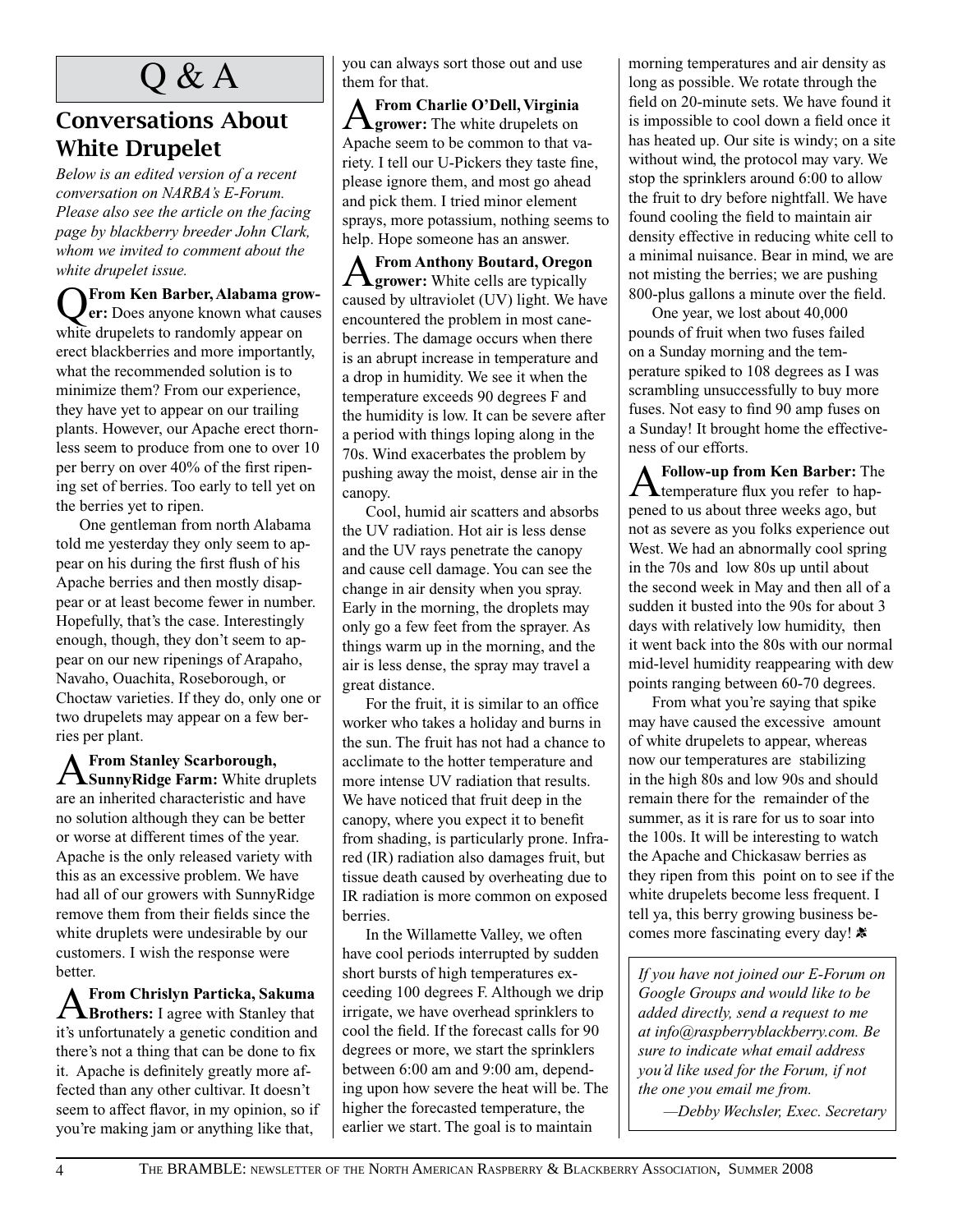### Musings on White Drupelet and the 2008 Season

*By John R. Clark, University Professor, University of Arkansas. (Written at Sunrise, Friday June 13 – lucky just to be writing this!)*

The blackberry season of 2008 brings with it a blessing not had in much of the mid-South in 2007, a CROP. Last year's fruit-growing experience was very humbling; there was not much to complain about concerning quality, white druplets, firmness, flavor, or other characters as there was not much to pick, taste or sell. It is great to see blackberry plants laden with fruit in 2008, and I have observed this from Georgia to California and points in between. Getting all these berries picked seems the biggest challenge.

The most substantial issue with the 2008 year thus far has been late ripening. In Arkansas, our fruits are running about 7-10 days late. I understand late ripening is a substantial issue in Oregon, and somewhat less so in California and the deep South. It is something like waiting for Santa Claus to come, but now that the season has started everyone is digging in for the long haul. The other weather factor has been an unusual amount of rain in April and May, at least in Arkansas and other states; if this continues this will be a major concern for blackberry growers as rain on ripening berries puts the crop at substantial risk. Also early I am seeing more dry drupelets and drytipped berries, what normally is attributed to anthracnose. This is likely due to these early rains, plus the fact that in the Arkansas breeding program, only one fungicide is applied, liquid lime sulfur at budbreak – thus little control is attempted for this disease. The idea is to select for resistance. I expect that this concern will pass as the season progresses, and I bet growers applying fungicides are seeing less or none of this problem.

One other item I have had some reports of is scattered occurrences of orange rust on genotypes that have not had this before. My good friend Bruce Bordelon at Purdue University e-mailed that he had orange rust on his Apache plants in his back yard. I have never heard of



*White drupelets are especially a problem with the Apache variety of blackberry.* 

Apache having this disease. I remember years ago visiting a grower field in Arkansas that had orange rust on Kiowa and Arapaho. I dug the plants up, hauled them back to our research location, and observed them over the years. They never showed much of the disease again, though remained weak. Seldom have I heard of this disease on these varieties again. This tells me that there are some factors involved with orange rust that we likely know little about. This also tells one to be careful about "resistant" claims for a new release thought to be screened for a disease.

#### White drupelets

White drupelets were once a non-issue and are now something I think about every day during the blackberry fruiting season. What do I know or think I know about this issue? Here are some thoughts: **•** Varying levels of white drupelets have been seen each year in the Arkansas breeding program scattered around the thousands of plants observed. Dr. Jim Moore taught me to select away from this trait although its cause was not known. **•** Once this was thought to be due to insect feeding, with the white drupelets caused by the insect injecting a substance into the drupelet that contributed to the anthocyanins being damaged, resulting in the white appearance; spraying for stinkbugs and other insects was pursued by some growers (and still is by some) with varying degrees of success, with little proof that insects are contributing to this problem.

**•** Apache shows more of this problem than any other variety, at least of the Arkansas releases. At its release in 1999, I had not observed much of this problem over the years for A-1798, which became Apache. Occasionally it was noted but not in great volume. But, soon after release, reports of this became common. I was quite disheartened to see a commercial planting in south Georgia removed due to this problem, one of the prettiest plantings of it I had ever seen of Apache – all due to white druplets.

**•** Tolerance for white drupelet varies to some extent by grower. Shipping growers have near no tolerance, while pickyour-own growers are able to tolerate it to some extent. As my good friend Charlie O'Dell says, if you can tell the customer they taste fine and are okay, then that lessens the concern. That is not an option on a grocery store display shelf, however.

*Continued on next page* **•** White drupelet is seen on almost all of the other Arkansas thornless at times, except perhaps Navaho. However, the occurrence is usually very little and quickly disappears after the season advances beyond the first few days or week. I don't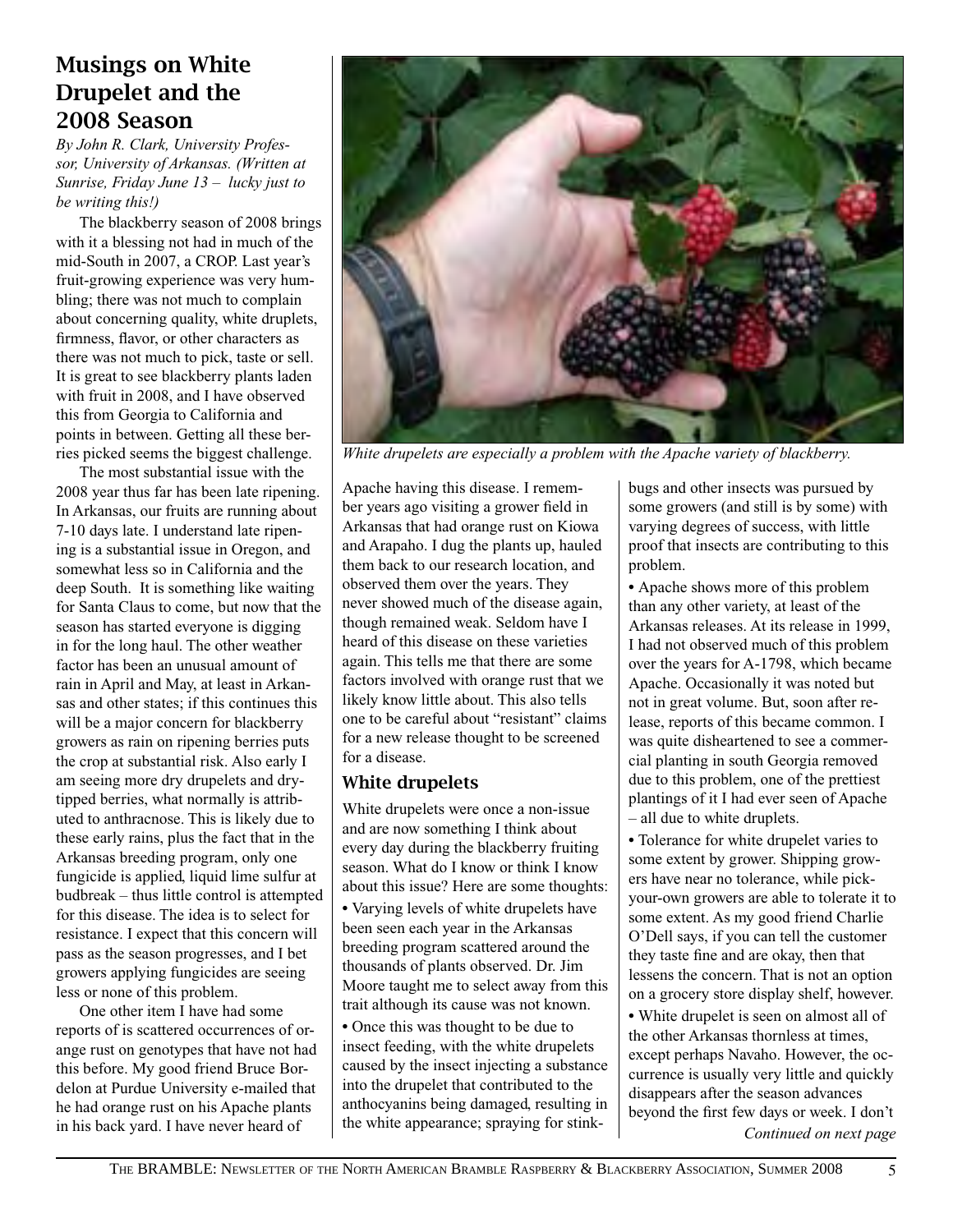### Musings on White Druplets and the 2008 Season

*Continued from page 5*

remember seeing too much white drupelet on the thorny releases over the years except occasionally on Kiowa.

**•** White drupelet is usually worst in the first week of harvest, then lessens to little to none later in the season in most years and locations.

• Rainfall appears to make this much worse, with sunlight on wet berries plus high temperatures (possibly 90 F or above) exacerbating this issue.

**•** White drupelet also is seen in areas with no rainfall – this appears puzzling and contradictory to the point made just above, but higher intensity sunlight is usually found in these no to low rainfall areas (lower humidity thus "thinner" air to affect the light). I have observed this in locations such as the Willamette Valley of Oregon, the Central/San Joaquin Valley of California, and Tasmania.

**•** Berries located nearer the ground, particularly on first-crop-year plants, often

have more white drupes, likely because it is often wetter for longer periods in that area after rains (or more insects near ground level?).

**•** White drupelet can be seen on unripe berries, red or even very infrequently on green berries. In early season 2008 we had an inch of rain or so on May 31 at Clarksville, AR, as the earliest berries on thornless genotypes were ripening. It was then in the upper 80s to low 90s (hotter than normal for the end of May), likely with sunshine after the rain or while the berries were still wet. This led to some sad berries – white druplets, anthracnose, just no good whatsoever. This problem passed in a few days but showed what this combination of weather events can do even to so-called "white drupelet resistant" genotypes. A grower from California who was visiting a few days later saw this and commented, "Why not put a tunnel over these and remove the problem?" Good idea. Would it work? I am not sure, but it likely would help. But most blackberry growers in the South or East are not as ready to use tunnels as the more seasoned *Rubus* growers in California, at least in my observation. There is knowledge to be gained on managing tunnels and checks must to be written to get them – two big issues to deal with.

You can rest assured that I have refocused my efforts and observations in recent years to select and release plants that do not have this problem, or at least much of it, as the breeding program progresses. I did not observe substantial white drupelets on A-1798 during its years of observation before release as

### Identifying Pest and Disease Problems

Not sure what problem you are seeing on your plants? There are links to several excellent diagnostic websites at www.raspberryblackberry.com. Go to the "Growers" section in the menu on the left. Then click on "Links to Resources for Growers", and scroll to the heading "Pest/Disease Diagnostics".

You can also upload a digital photo to our E-Forum and ask other members for their thoughts.



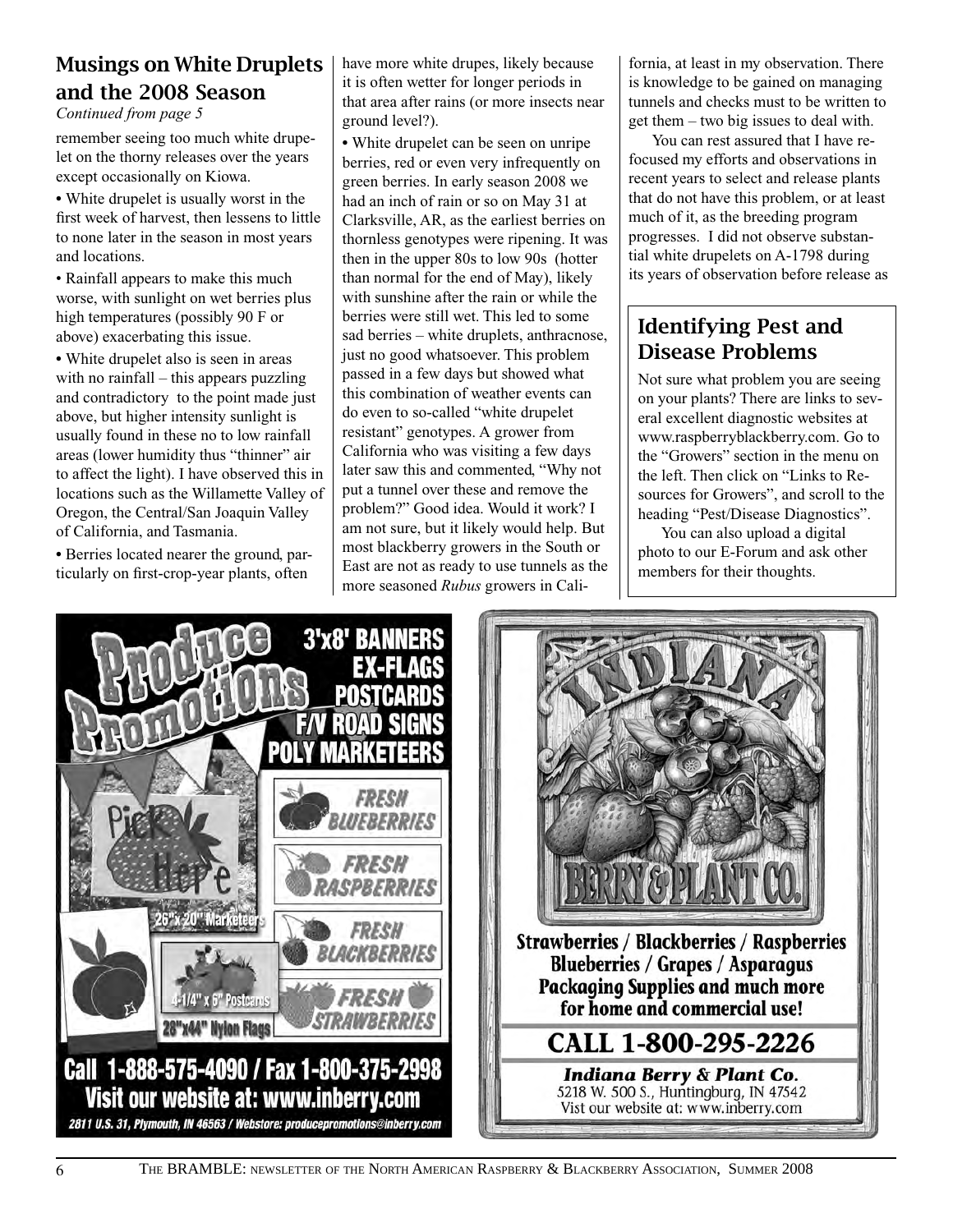Apache in 1999. It was occasionally seen but was not thought limiting. Was I not paying attention? Was I distracted by the fabulous healthy plants producing great quality berries twice as large as Navaho? I can't say for sure. However, as it became planted widely, and particularly as shipping developed as a major marketing outlet in the early 2000s (at least in the South) the tolerance for this issue for many growers went from some to none. As a breeder, when one of the "children" gets away from the house and acts up (as Apache does with its white druplets), this leads to thoughts of regret. However, I still believe that Apache has made growers money in most instances and its value exceeds this liability. The plants continue to sell well (maybe mostly for PYO and home use?).

The most important issue is evaluating for white drupelet on new selections and discarding those that have this problem. Fortunately I strongly believe that reduced to no white drupelets can be selected for (it is what breeders call a "heritable" trait – there is genetic variation for the trait). The big challenge is



*Apache blackberries – without any white druplet problems. Photo U. of Arkansas*

that, as with many traits, there is a very large environmental influence on white drupelet occurrence. That is what makes evaluations difficult, as the conditions for its development are not always present, which could have occurred for Apache in its final year or two of evaluation before release. Breeding for no thorns on blackberries or no fuzz on peaches (nectarines) is easier by comparison – plants either have thorns or fuzz or they don't; these traits don't vary by environment. These traits, though challenging at times to

manage, don't make a breeder look like an idiot.

So, breeding is the answer it seems. I know, same old story, breeder caused this problem, says he/she can fix it, works on it (slowly it seems!) and takes forever to do it while drawing a nice government check. The perfect world for employment. All I can say is that I have 30,000 seedlings (planted 1.5 ft apart, thus 45,000 feet, thus a little over eight miles) that I am evaluating in 2008, and I have no white drupelet occurrence right next to my heart (along with big, firm with great postharvest handling potential, thornless, primocane-fruiting, sweet, high yielding, disease-resistant, range of seasons of ripening, guaranteed high profit) as I walk these eight-plus miles of seedlings each week. There ought to be some "sho-nuff" winners in here! I hope my shoes and legs hold out. I will tell you more about this in December in Michigan at the NARBA meeting.  $\ast$ 

*John Clark will speak about blackberry breeding on Tuesday, Dec. 9 at the conference, then present a "bramble travelogue" that evening.*

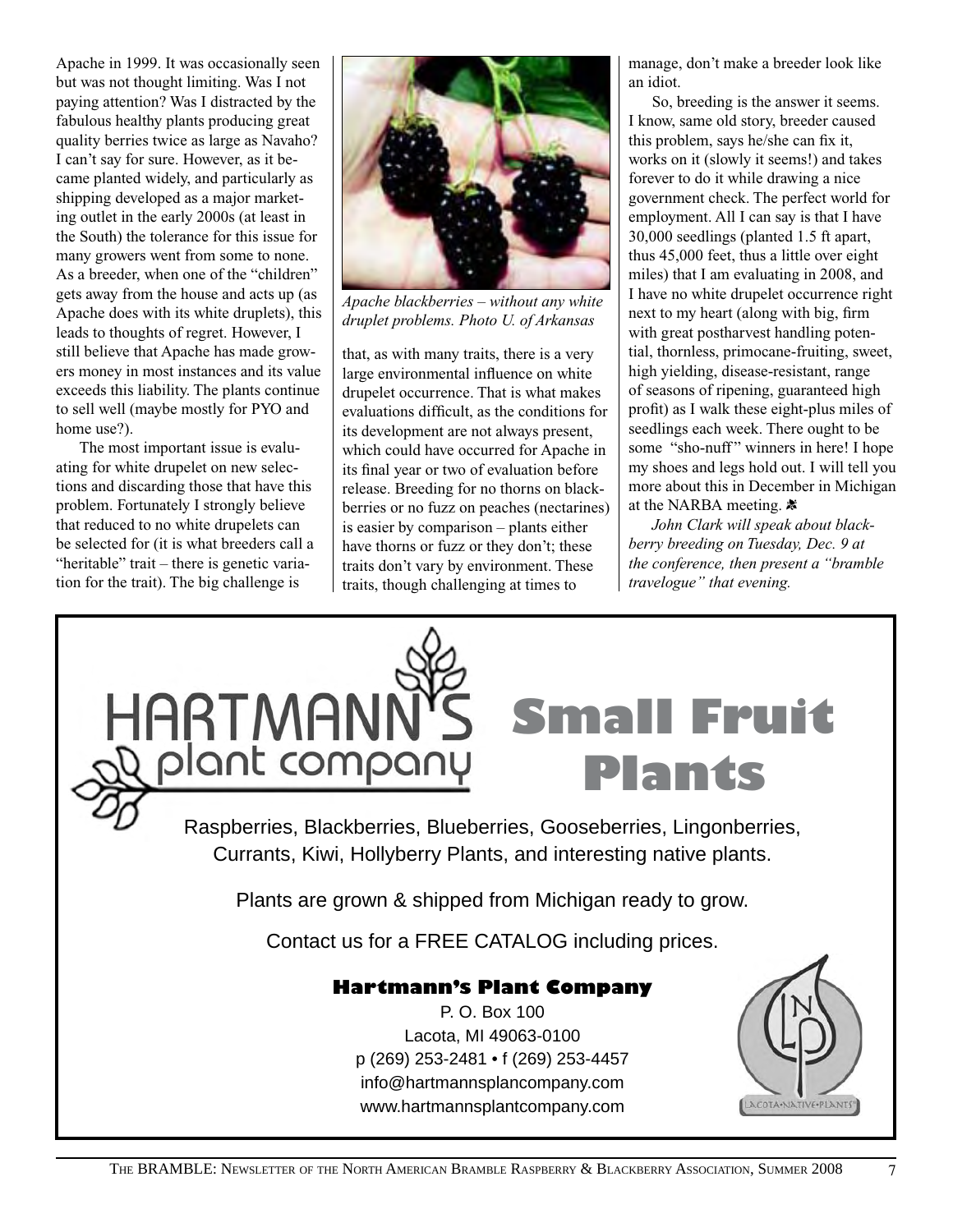### How Do You Train PYO Customers to Pick the Ripe Berries?

*Do members feel that some kind of howto-pick literature or posters would be helpful in their PYO operation?* NARBA was forwarded via email a query from an Extension agent for a PYO grower "asking for literature suitable for children as well as parents on how to pick blackberries. He has a pick-your-own field and is losing profits because the kids (and parents) do not know which berries are ripe and how to pick them… it sounded to me like he wanted something with pictures suitable for children. He is currently not allowing kids under 12 on the site."

We passed the question on to members through the E-Forum. Some said materials would be helpful, others seemed to talk to their customers oneon-one to accomplish this, and felt that experience was a quick teacher when customers sampled both ripe and underripe berries. We'd be interested in hearing from other members as well. Some of the comments:

• I find it sad that he will not allow those under 12 years old "hands on access" to the very best quality blackberries I know of, though I understand from a management standpoint (and harvest season stress level) where he is coming from. In my experience, this next generation is exactly the target stakeholder.

• We do note a learning curve for our first time blackberry pickers – we always tell them to pick the soft, dull black color berries, they are the ones ripe and ready, and to leave the shiny, hard black ones alone to ripen! This works very well for us; they learn very quickly when they taste one not ripe! We let all in to pick, right down to toddlers with parents. We definitely realize that U-Pick is not the best way to get a crop harvested, lots of waste (unpicked berries) and folks eating them in the fields, but for us it is a necessity due to labor shortage. If not for U-Pick we would have no fresh fruit available for localvores who are our support-base and who make our business both profitable and enjoyable! We contact them by email, we do not advertise to the general public who find out about us by

word of mouth from happy customers.

• I think it will be very difficult to instruct children how to pick when they are only occasional pickers. I find it difficult and for some impossible to instruct adults. What may be of even more importance is the price he is charging for U-pickers. We charge \$2.50 per pound and although we only have a very limited supply, very few complain as that is half the price in the stores.

• This is only our first year as a PYO grower, but we did some checking with other PYO growers prior to opening and came up with a plan that seems to be working pretty good for us. As far as training folks to tell which is a ripe berry, I stop by when they first start picking, especially if there are kids, and show the parents how to tell the difference as well as where the best picking locations are.\*

*Topics on the NARBA E-Forum over the last few months have also included bramble research priorities, winter dieback, and white druplets (see page 4). Email info@raspberryblackberry.com if you want to be added to the E-Forum.*



The Bramble: newsletter of the North American Raspberry & Blackberry Association, Summer 2008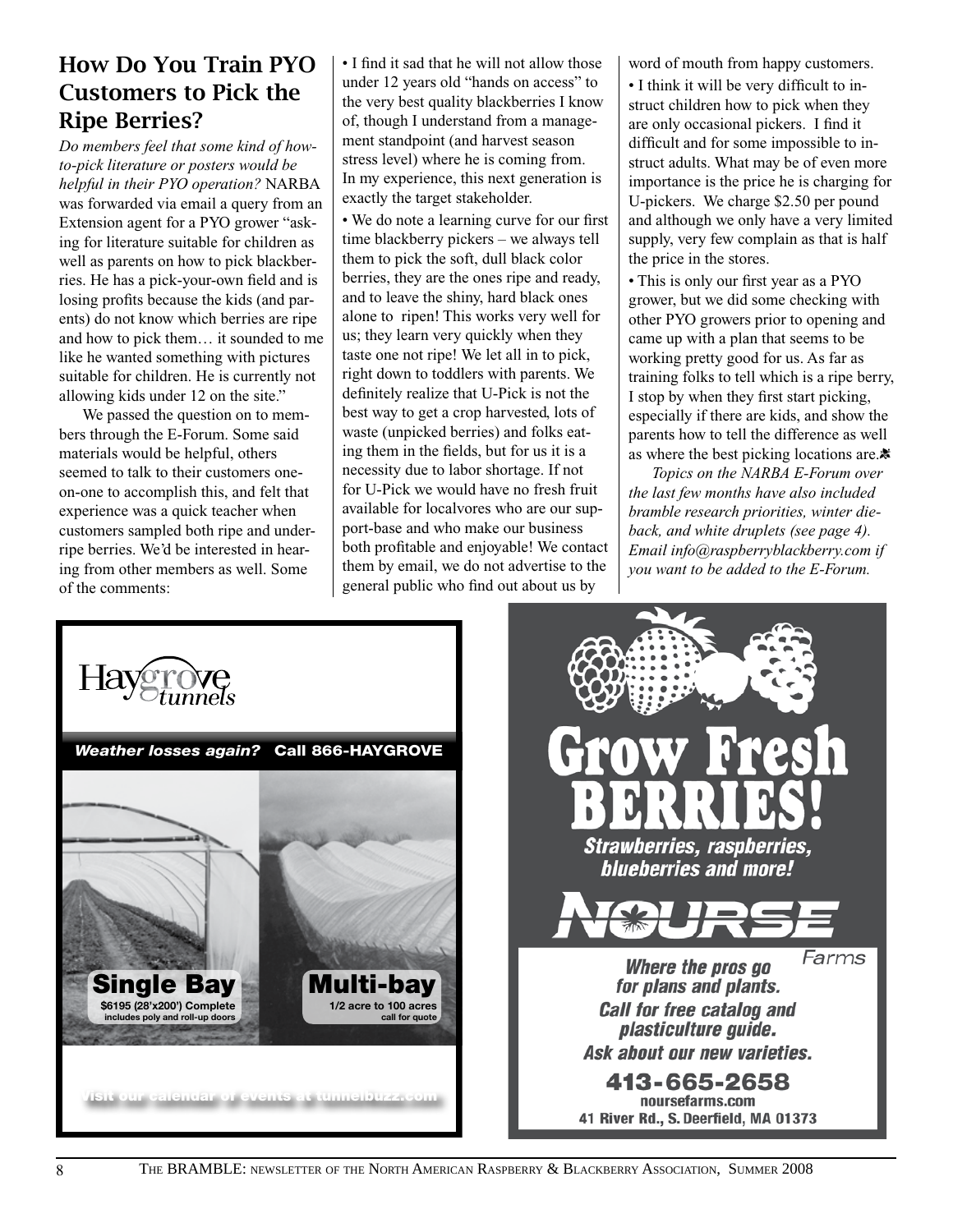### Insect Pest Research in Southeast Brambles

*By Hannah Burrack, NC State University Department of Entomology*

Bramble production has increased throughout the southeastern United States and questions about integrated pest management in these systems have accompanied the increase. Growers in the Southeast have reported high levels of thrips during bloom, but their impact on plant health, fruit set, and fruit development is unknown. Thrips (thrips is both plural and singular) are typically generalist plant feeders and use their asymmetrical mouthparts to rasp open plant cells and ingest the liquid inside. They can cause yellowing on foliage, and floral feeding early in the season can result in scarring as fruit develops. Thrips are important vectors of plant viruses, including impatiens necrotic spot virus (INSV), which has been detected in blackberries. The impact of INSV on plant health is unknown. Thrips have short generation times, as little as a week during hot weather, and these generations can overlap to result in high adult numbers. To sample thrips in most crops, scouts usually beat foliage or flower clusters against a white sheet of paper and count the slender, minute insects present. This method does not work as well with the delicate flowers found on brambles, so direct flower observation may be the best scouting method.

Grower observations suggest that poor fruit set, damaged drupelets, and poor pollination may be related to high thrips populations. Research is being conducted in North Carolina to determine thrips' influence on blackberries grow in the Southeast. Five sampling

locations compared five different trap designs for efficacy in monitoring thrips during bloom. Weekly trap captures are being compared to thrips sampled in blossoms and on leaves to determine trap types that most accurately reflect thrips presents in blossoms. There are several possible species of thrips that could be present during blackberry bloom, but the most likely candidates in the Southeast are eastern flower thrips, *Franklinella tritici*. Populations of western flower thrips, *Frankliniella occidentalis*, also occur in North Carolina, and tobacco thrips, soybean thrips, cereal thrips, and others may also be present on plants. Eastern and western flower thrips are very similar in appearance, and all thrips species can only be identified to species under the microscope. A proportion of thrips caught weekly at each location and in each trap type are being identified to determine the species composition of thrips present in blackberries. These monitoring locations are also being used to track seasonal population fluctuations.

In addition to investigating thrips biology in blackberry systems, research is also being conducted on registered and experimental compounds for thrips control with support from the Southern Region Small Fruit Research Consortium and the Southern Region IR-4 program. The registered compounds being tested are Assail, Delegate, and the organically acceptable materials Pyganic, Aza-direct, and Ecotec. The unregistered materials include neonictiniods, one organophosphate, and a microbial insecticide. The most important consideration, aside from efficacy, for all these materials is their



*Does thrips damage cause this fruit appearance?*

impact on pollinators, as applications will occur during bloom. Data from these trials will also aid development of an economic threshold for thrips in blackberries.

There is still much to learn about thrips as well as about the broad range of insect pests in southeastern blackberries, including Japanese beetles, spider mites, and strawberry clippers. Entomologists at North Carolina, Virginia, Arkansas, and other states are investigating biology and management of these pests, and we are moving toward developing integrated tools for insect pest management in this emerging fruit production system. $\ddot{\ast}$ 



*Grower observations suggest that thrips populations may impact pollination.*



*Thrips trap types being tested in North Carolina. From left: light blue PVC, yellow PVC, dark blue PVC, blue sticky card, and apple maggot trap. Blue sticky cards are more attractive to western flower thrips.*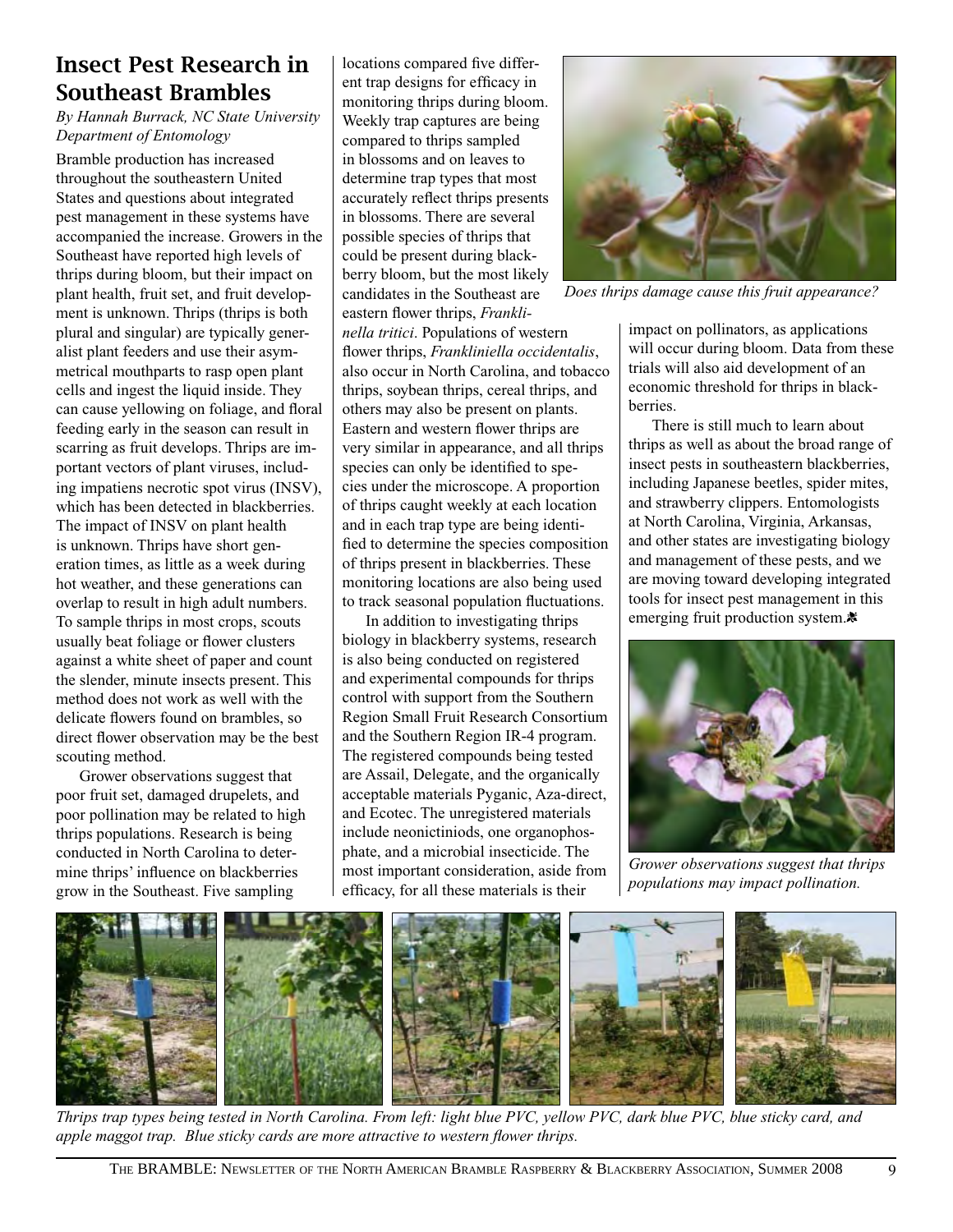### Uruguay Berry Notes

*From Jorge Soria, fruit researcher, National Institute of Agricultural Research (INIA) of Uruguay* 

Uruguay has 700 hectares planted with blueberries and its production for the past season – mainly exported to the States – was worth US\$ 5 million and up. Brambles are not so extensive, but their area is increasing too, giving opportunities to small to medium scale growers. Acreage is difficult to estimate, as there is no census for the brambles—their registration will start in the next 2010 Census. But I estimate 15 hectares for raspberries, 15 hectares for boysenberry , and 10 hectares for blackberry.

In addition, we have an additional 100-200 hectares of blackberry in the wild, mainly at farm boundaries and non-agricultural areas, and the species is more a weed problem than a cash crop. Nonetheless, some neighbors take advantage of these, selling for fresh or making processed products.

Uruguayan blackberries are now being exported to Italy with good success; I don't know if anyone is intending to

export to the U.S. Neither Argentina nor Uruguay have been approved by USDA for entry of their crop to the States.

This past season I started a modest breeding program focusing on adaptation and on early season/late season varieties, and including boysenberry genetics in

blackberries. I am closely in touch with the main blackberry breeding program situated in EMBRAPA Clima Temperado under Dr. María do Carmo Bassol's guidance. I have also worked with Dr. James Ballington at NC State University.  $\ast$ 

### Washington Red Raspberry Comission News

The Washington Red Raspberry Commission (WRRC), an affililate member of NARBA, reports a number of items of interest in its June newsletter:

**•** The International Raspberry Organization, which brings raspberry growers from around the world together every other year to discuss projects to assist raspberry growers worldwide, met in Poland in May. WRRC represented US growers. You can see presentations from the countries represented at the IRO conference by visiting www.red-raspberry.org/news/events.html. These are large pdf files of Powerpoint presentation. The charts and pictures are quite interesting, even though the additional context provided by the spoken part of the presentation is missing.

• WRRC has an active promotional program that benefits all raspberry producers, although its growers raise primarily for processing. They recently sponsored a dessert reception for the annual conference of Research Chefs of America and presented raspberries at the National Restaurant Association convention. WRRC has started a new consumer-oriented website at www.raspberryinfo.com, with recipes, health information, berry FAQs, and more. The article on page 11comes from this website.

• WRRC is funding a number of new nutrition research projects involving raspberries.. These include a project at Tufts University involving Dr. Jim Joseph, who will speak at our conference in Grand Rapids, a project in France, and one at the University of Toronto. We will watch for results from these!  $*$ 

## We Sell Micropropagated, Certified/Virus-Indexed Blackberry Plants

*All Greenhouse Grown*

#### **Varieties**

**Apache\* thornless Arapaho\* thornless Chickasaw\* Chester thornless Kiowa\* Navaho\* thornless Ouachita\***

**Natchez\* thornless**  (available for 2009)

\* Patented

### Jones Farms

**7094 Honeysuckle Lane, Bailey, NC 27807 252-235-3248 home 252-399-9844 mobile email: jonesfarmsnc@aol.com**

### World Famous Doyle's Thornless Blackberry Look what you can get from one plant

Totally thornless and does not sucker Yields 10–20 gallons per plant! Proven producer since 1975! Grows from Alaska to Florida ALL 50 states Just one Doyle Thornless Blackberry yields

more than 30 ordinary plants! Large, Sweet, Juicy Berries—sooo good!

> Adapts to patios and small yard – a big plus.



**50¢ from your backyard!**

THOMAS E. DOYLE (6/26/1900–1/13/01)

No other blackberry compares to the Doyle! Great for commercial growers.

DOYLE'S THORNLESS BLACKBERRY INC. **1600 Bedford Road • Washington, IN 47501 Tom Doyle 812-254-2654 fax 812-254-2655 tomdoyle@fruitsandberries.com www.fruitsandberries.com**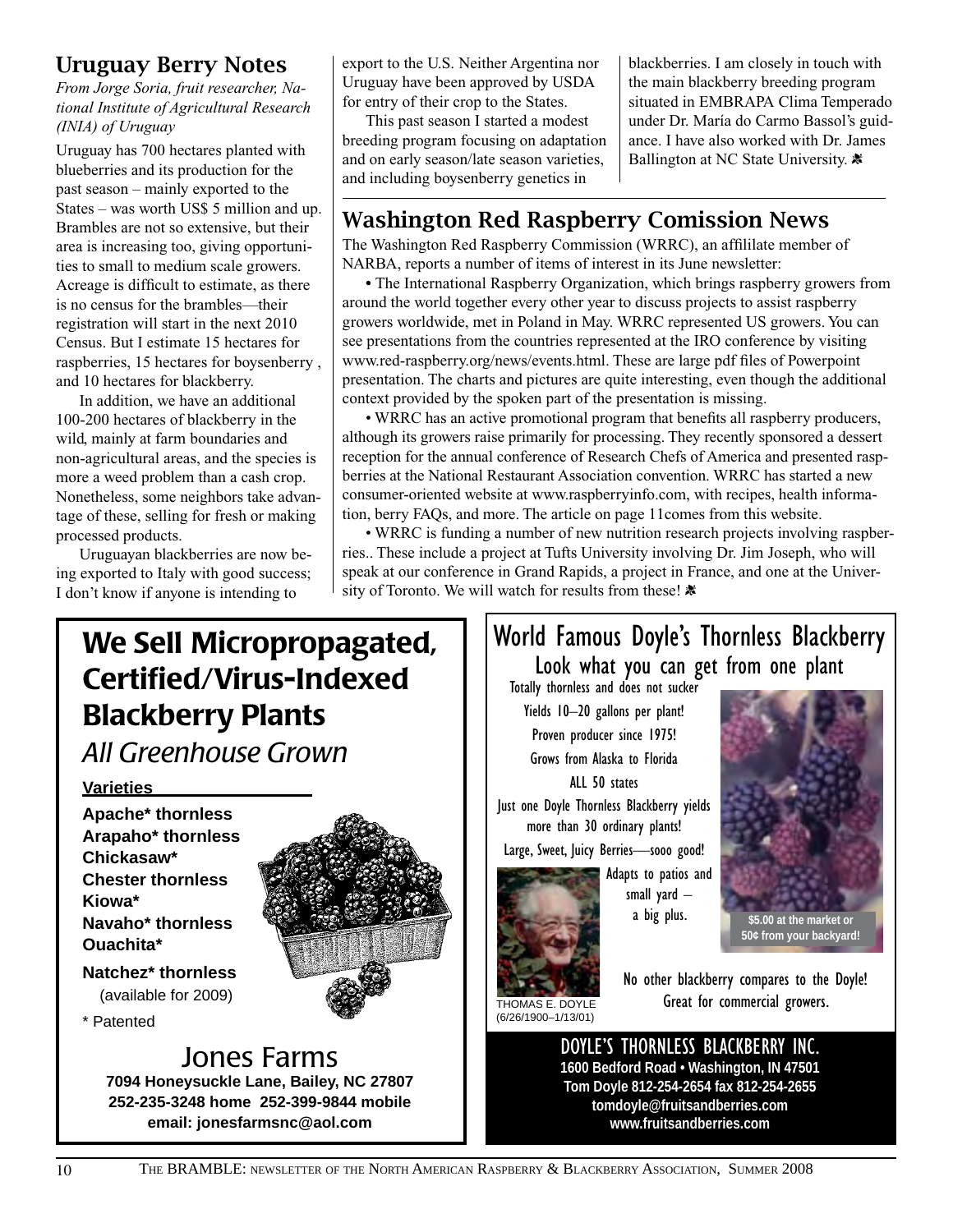### Fire Blight in Raspberries

*Adapted from M. Heimann and S. Jeffers, University of Wisconsin. Reprinted from Massachusetts Berry Notes, June 2008 Vol. 20, No. 8. For information on subscribing to Berry Notes, email sgs@ umext.umass.edu.*

A serious disease of apple and pear trees in New England, fire blight also affects many other members of the Rosaceae, including brambles. Raspberries are the most susceptible of the bramble fruits to infection by the fireblight bacterium *(Erwinia amylovora)* but other bramble can also be infected.

Symptoms: The most obvious symptom results from infection of the cane tips, which become blackened and curl over as they die and dry out. This "shepherd's crook" appearance is typical of fire blight symptoms on other host plants. As the disease progresses down infected canes, the leaf petioles and veins and surrounding tissue turn black. Discolored veins may be more apparent from the underside of leaves. Entire leaves may turn black, wither, and die. Typically, discoloration and dieback are limited to tender young growth at shoot tips. The disease can affect fruit clusters as well. Infected fruit stems turn black and the young developing fruit becomes hard and dry.

Cause: Fire blight is cause by the bacterium *Erwinia amylovora*. Raspberry infections are caused by a different strain of the bacterium that which causes apple/ pear infections and so infections can not travel from one to the other. Infections are most likely spread from plant to plant by insects, wind, and splashing rain. Wet conditions in the canopy from rain, high humidity, overhead irrigation, combined with warm temperatures, favor disease development.

Disease Management: Cultural controls are very important in managing this disease. The following practices offer effective methods for limiting the spread of this disease in commercial raspberries: 1. Only plant certified disease-free nurs-

ery material purchased from a reputable source.

2. Use good sanitation practices in the field by removing and destroying all dis-



eased and infested plant material as soon as it is found in the field and cleaning tools, especially pruning clippers, before using them in another field.

3. Manage insect pests to avoid transmission of diseases from one planting to another. Do this by regularly scouting the field to determine need, rather than by preventive spraying.

4. Do not overfertilize with nitrogen which stimulates excessive vegetative growth, resulting in a dense and wet interior canopy.

5. Plant and prune with an eye toward optimizing air circulation within the rows to help create good drying conditions as well as good spray penetration and coverage when sprays are applied.

move into commercial plantings.

Cultivar Resistance: Fire blight infects red and black raspberries and blackberries. There are no truly resistant cultivars available, but some are more susceptible than others. Boyne, K81-6, and Encore are identified as more susceptible to this disease.

Chemical Control: No chemical controls are specifically registered for fire blight in raspberry. A delayed dormant copper application for other target diseases may help reduce inoculum, but may result in tissue damage in some copper-sensitive varieties. Following good cultural practices outlined above is recommended over relying on any spray applications.  $\ast$ 

### Raspberries Rank High with Consumers

 *Edited from an article at www.raspberryinfo.com, a website of the Washington Red Raspberry Commission.*

A recent national survey of 1500 consumers had the respondents rank 13 fruits in order of preference. Raspberries came in second, just behind strawberries. Bananas, apples, blueberries, and watermelon all trailed behind the red raspberry. Consumers reported that they like the unique sweet-tart taste of raspberries – more distinctive than strawberries or blueberries and sweeter than cranberries.

When asked which fresh or frozen berries, berry juice or juice blends they had purchased in the last year, the respondents again put strawberries first, with cranberries and raspberries a very close second and third.

Almost 9 in 10 consumers reported trying raspberry products including frozen raspberries, juices, and juice blends. Six in 10 felt frozen raspberries were cheaper than fresh, and 91% reported no concerns about buying frozen raspberries.

When asked how they used raspberries, consumers responded that smoothies were far and away the most popular usage, followed by desserts, topping for cereals, in yogurts, and in baked goods and desserts.

When asked to rank berries by their health benefits, raspberries came in third, behind blueberries and cranberries – no surprise since the nutrition benefits of those two berries have been bolstered by significant nutrition research and years of consumer promotion. $\ast$ 

*bent in "shepherd's crook" from fire blight. Photo from Wisconsin Cooperative Extension fact sheet A3499.* 

*Raspberry cane tip* 

6. Remove any wild brambles from surrounding areas which can be reservoirs of insect pests and pathogens that

THE BRAMBLE: NEWSLETTER OF THE NORTH AMERICAN BRAMBLE RASPBERRY & BLACKBERRY ASSOCIATION, SUMMER 2008 11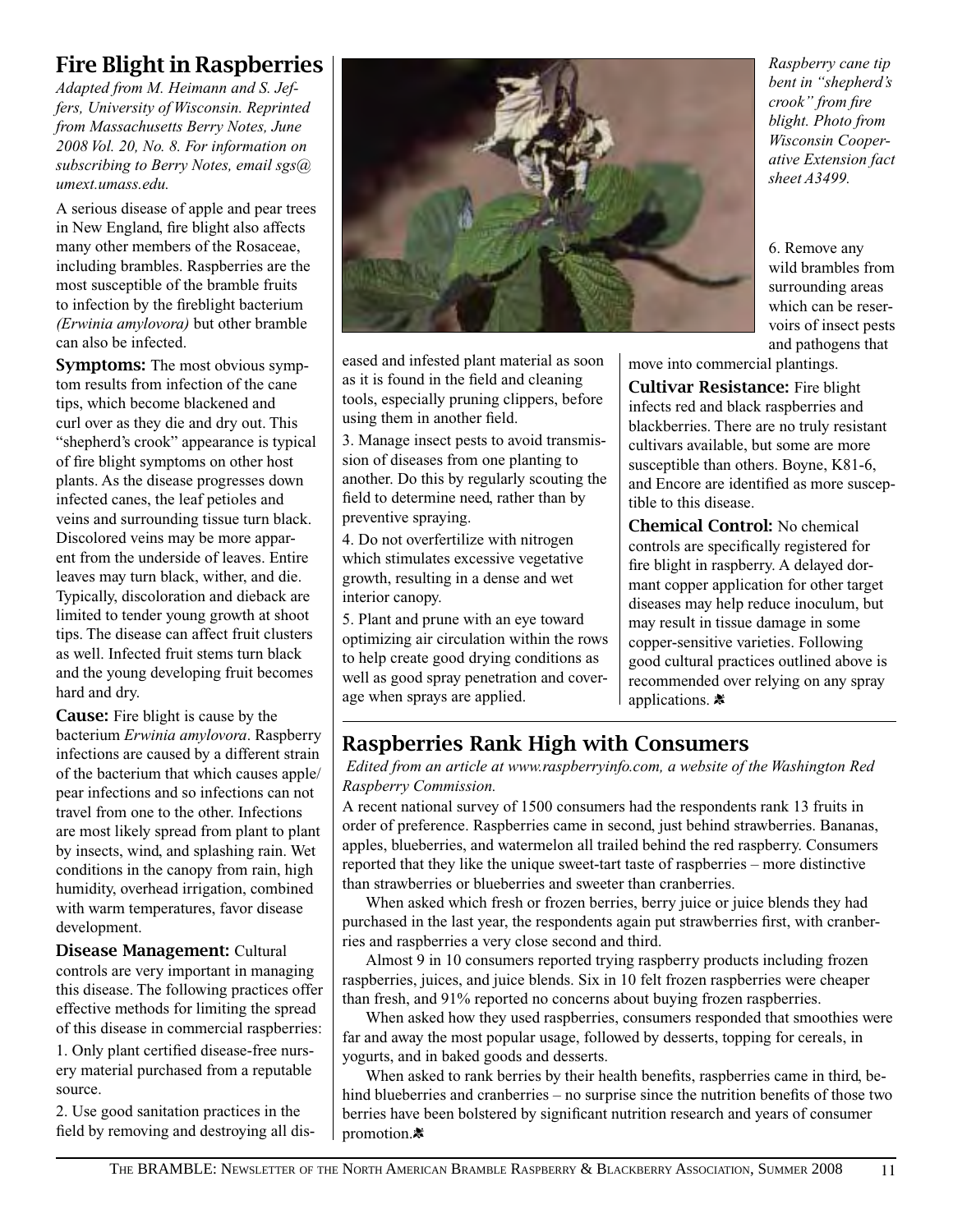### A Premium for Locally Produced Food

Research at Ohio State University suggests that the average supermarket shopper is willing to pay a premium price for locally produced foods, providing some farmers an attractive option to enter a niche market that could boost their revenues.

The study also showed that shoppers at farm markets are willing to pay almost twice as much extra as retail grocery shoppers for the same locally produced foods. Both kinds of shoppers also will pay more for guaranteed fresh produce and tend to favor buying food produced by small farms over what they perceive as corporate operations, according to the study.

Most of the survey was conducted in late 2005. Acccording to Marvin Batte, a co-author of the study and the Fred N. VanBuren professor of agricultural, environmental and development economics at OSU, the findings still apply today, even in the face of rising fuel and food prices.

The researchers surveyed shoppers at 17 Midwestern locations, including seven retail grocery stores, six on-site farm markets, and four farmers' markets hosting sellers from multiple farms. The researchers used data from 477 surveys.

The survey presented shoppers with two product options. Both were baskets of strawberries, but they were presented under various combinations of price, farm location, and farm type. Some scenarios also included a freshness guarantee. After presenting the options, the researchers asked shoppers which basket of strawberries they would buy.

"We were able to determine how important price was, how important where the strawberries were produced was and whether the freshness guarantee was a factor," Batte said. "What made the biggest difference was local production."

The average retail shopper was willing to pay 48 cents more for strawberries produced locally, and shoppers at farm markets were willing to pay 92 cents extra. With the base price for a quart of berries set at \$3, farm market shoppers were willing to pay almost a third more for the local produce.

The freshness guarantee also held meaning for shoppers. If shoppers were promised fresh produce that was recently harvested, farm market shoppers were willing to pay 73 cents extra and retail shoppers indicated they would pay 54 cents more.

The researchers also tried to test shopper interest in supporting small vs. large farms by naming one fictional berry producer "Fred's" and the other "Berries Inc." Shoppers in grocery stores were willing to pay 17 cents extra for a quart of berries from Fred's, and farm market shoppers were willing to pay 42 cents more for the perceived small-farm produce.

In the study, local production meant the berries were grown within Ohio. Batte said the findings could easily extend to the rest of the country, but the definition of local would be likely to differ in California, a large state with multiple growing regions, and New England, where several small states are clustered closely together.\*

*This work was supported by the National Research Initiative of USDA, the Fred N. VanBuren Program in Farm Management at Ohio State, and the Ohio Agricultural Research and Development Center. Co-authors of the study were graduate student Kim Darby, outreach program leader Stan Ernst and Professor Brian Roe of Ohio State's Department of Agricultural, Environmental and Development Economics. The study was published in the May issue of the* American Journal of Agricultural Economics*.*

*Adapted from an article June 8, 2008 at www.sciencedaily.com.*



### Successful Farm Email Lists

*By Simon Huntley of Small Farm Central, which provides web design and web hosting for direct market farms. He also wrote last issue's "Farming the Web" article.*

A few easy techniques, followed consistently, will yield surpringly good results in growing your mailing list. Collecting emails from your customers is an easy task and a large email list can build up very quickly if you use some simple techniques faithfully. If you go to farmers' markets or otherwise interact with the public, your email sign-up list should be ready everyday. Each time you make a sale to a new customer be sure to ask them if they want to sign up for your mailing list and have an elevator pitch ready such as, "We just send an email out every two weeks with the newest products available, photos, and links to our website. You can unsubscribe at any time, and it's a great way to learn about the products we have after the farmers' market season is over."

The sign-up for can be very simple – I just made one up last week for a conference using an Excel spreadsheet and asked for the following information:

- Name
- Email address
- Demo  $(y/n)$
- Mailing list (y/n)
- Signature

Although collecting the customer's name is not required, it is nice to collect that information to help your handwriting analysis as you decipher the email address. Most of the time people write their information down in a hurried way and are not thinking to write legibly so you can type the address into your computer, so the more information you collect the better off you are.

I wrote in large text at the bottom of each page: "We will not share your email address with anyone for any reason and you can unsubscribe at any time." Even though you know you are trustworthy and will not share emails with any other organization, many customers are wary of giving away their email addresses so remind them over and over that they can unsubscribe and that you only use the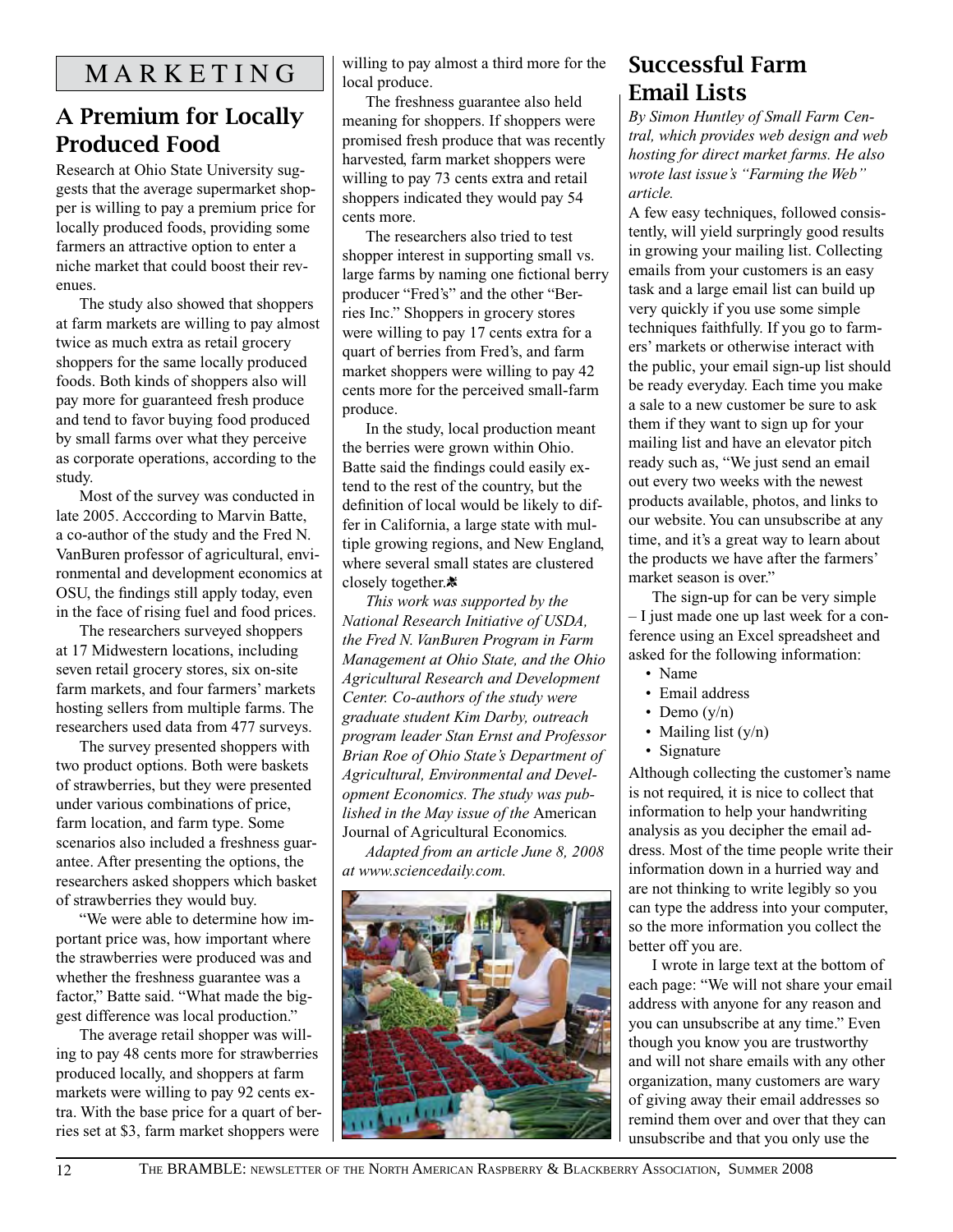### Membership Directory Additions and Changes

At right are new members since the 2008 directory was published, members left out of the directory by mistake, and changes/ corrections to the listings. We recommend that you clip or photocopy this list and attach it to your directory, and perhaps jot in the corrections.

information for your farm.

To really increase the size of your mailing list and customer satisfaction, give some extra value to people that opt in to your list. Do you have extra flowers of one variety because you accidentally grew 500 row feet instead of 50? Give each customer a flower when they sign up for the mailing list to say thanks! They will appreciate the flower and you will appreciate the extra email address.

Another good place to collect email addresses is on your website; have a text box and submit button that adds any email entered to your mailing list. This usually takes some advanced skill or software (such as the Small Farm Central service and other options) because you are going beyond the capabilities of normal HTML and getting into more advanced programming. A bare bones approach could just encourage visitors to send a message with "SUBSCRIBE" in the subject line to your email address. This technique can turn a casual web surfer coming to you from LocalHarvest into a regular paying customer.

#### Legal issues

Unsolicited emails are a big problem on the Internet; Congress has tackled the issue with the CAN-SPAM Act of 2003 (Controlling the Assault of Non-Solicited Pornography and Marketing Act). It all boils down to this fact: you must give the recipients of the email list a mechanism to discontinue all emails from your farm.

This can be as simple as replying to you with "UNSUBSCRIBE" in the subject line or as complex as the way Small Farm Central and other mailing list software works. When someone requests removal from a farm's mailing list, we first check against the database to make sure the email exists. If it does, we generate a unique link and send it to the address provided. Then the recipient simply

#### **2008 Membership Directory Update (June)**

**John Clark University of Arkansas, Dept. of Horticulture** 316 Plant Science Fayetteville, AR 72701 479-575-2810 w fax: 479-575-8619 jrclark@uark.edu

**Ralph Cramer Haygrove Tunnels** 116 Trail Rd. North Elizabethtown, PA 17022 717-367-3691 w 866-429-4768 w fax: 717-367-7287 kfouse@haygrove.com www.haygrove.com

#### **Diane Ducharme NCSU Fruit & Veg. Science Institute** 119 West Avenue

Kannapolis, NC 28081 704-250-5402 w fax: 704-250-5409 diane\_ducharme@ncsu.edu www.ncsu.edu/fvsi

#### **Victor Moller Hortifrut S A**

Avda. 11 Septiembre 1860, Piso 9 Providencia Santiago, Chile 56-2-4792600 w fax: 56-2-2340775 hfsa@hortifruit.cl

**Stephen & Sherry Neff Freedom Hills Farm** 18299 W. U.S. 6 Walkerton, IN 46574 574-586-7479 h sneff03@kconline.com

**Tom & Anna Peerbolt Peerbolt Crop Management** 5261 North Princeton St. Portland, OR 97203 503-289-7287 w tom@peerbolt.com www.peerbolt.com, www.nwipm.info

**Jack Robinson Bedrock Aqua Farm** 7502 Anderson Shawnee, KS 66227

#### **Corrections/changes:**

**AgraPoint International** should be added to the to consultants list on page 20.

Contact info for **Indiana Berry & Produce Promotions,** is listed by name in the Member Businesses list on page 20, but contact info was listed under Sam Erwin (page 5).

**Nate Nourse cell phone** should be area code 413

**Ramon Aguilar new email:** Ramonaguilar@supercable.es

**Charlie O'Dell** email should be olecro@vt.edu

clicks the link sent in the email and they are removed. This ensures that the person requesting removal from the list is the owner of the address.

Since your farm mailing list will likely not get huge you probably don't need to read all the laws related to spam, but it is important to follow the basic rules. Penalties can include being labeled a spammer on various spam databases (this means your emails will go to "Junk" instead of the Inbox), having your email account stripped by your service provider, fines, or, most importantly, the loss of customer trust.  $\ddot{\mathbf{x}}$ 

*To learn more about Small Farm Central, read other articles, or sign on to receive notices of Simon Huntley's blog, visit www.smalfarmcentral.com.*